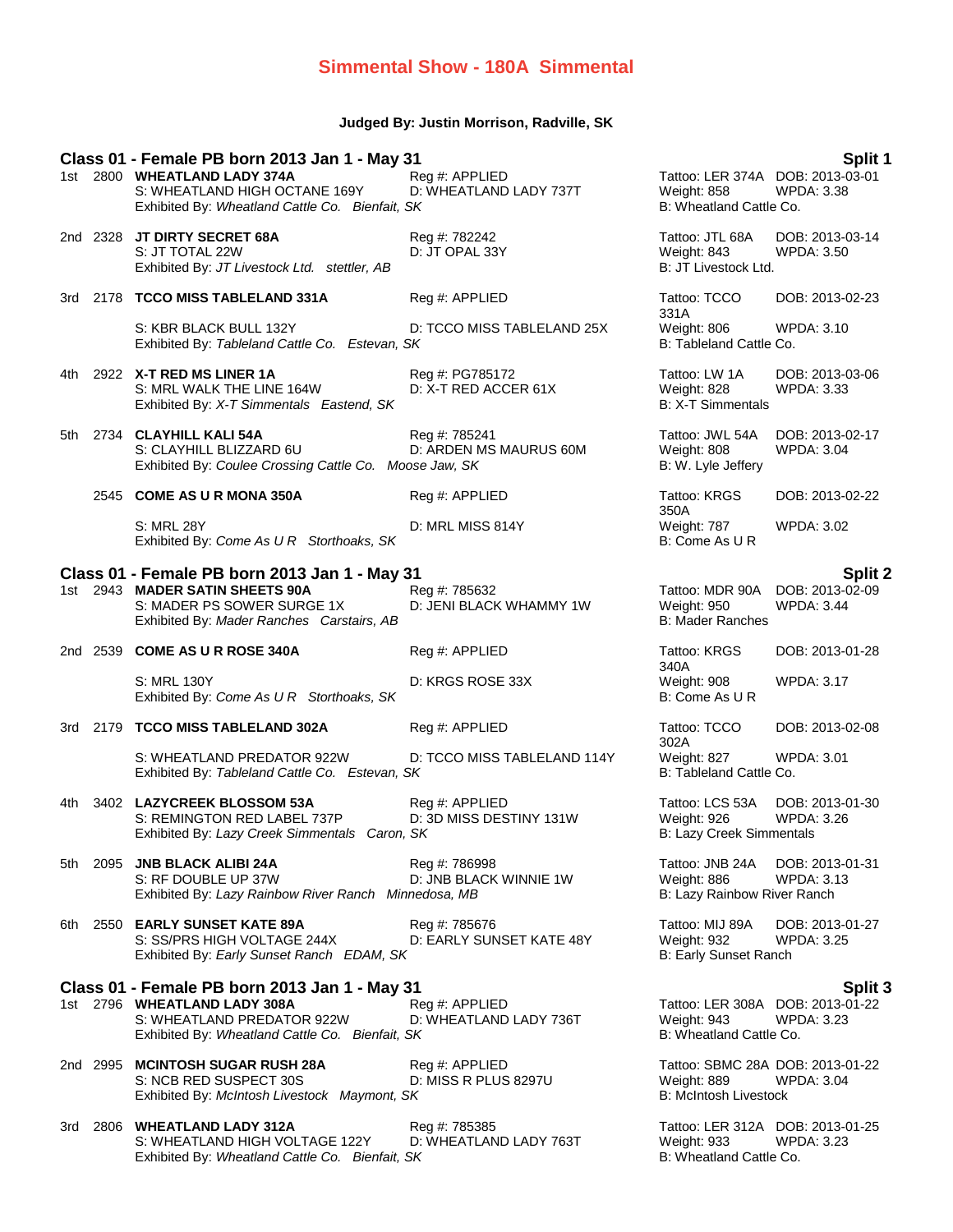4th 2733 **CCCC CAYENNE 12A** Reg #: 785239 Tattoo: SLJ 12A DOB: 2013-01-23 S: RFS RED IRON T20 D: CCCC TOBASCO 26Y Weight: 754 WPDA: 2.59 Exhibited By: *Coulee Crossing Cattle Co. Moose Jaw, SK* B: Sandra Jeffery 5th 3403 **LAZYCREEK MISS BLISS 29A** Reg #: APPLIED Tattoo: LCS 29A DOB: 2013-01-21 S: WESTFALL VOYAGER 721P D: 3D MISS ULTIMATE 142U Weight: 889 WPDA: 3.03 Exhibited By: Lazy Creek Simmentals Caron, SK B: Lazy Creek Simmentals 6th 2232 **MRC MISS BROKER 605A** Reg #: APPLIED Tattoo: MRC 605A DOB: 2013-01-23 S: MR HOC BROKER **D: TWIN-CHIEF TOOTS 603T** Weight: 968 WPDA: 3.33 Exhibited By: *M & R Cattle Co. Wimborne, AB* B: M & R Cattle Co. **Class 01 - Female PB born 2013 Jan 1 - May 31 Split 4** 1st 2896 **SUNNY VALLEY HAYLEY 55A** Reg #: 784857 Tattoo: WLLS 55A DOB: 2013-01-18 S: SVS SCOUT 25X D: RAINALTA RED HEMI 27R Weight: 976 WPDA: 3.30 Exhibited By: *Sunny Valley Simmentals Hanley, SK* B: Sunny Valley Simmentals 2nd 2330 **JT GUILTY PLEASURE 64A** Reg #: 782241 Tattoo: JTL 64A DOB: 2013-01-18<br>S: 3D FULL THROTTLE 483X D: TRIARA SHES GOT STYLE 608X Weight: 930 WPDA: 3.14 S: 3D FULL THROTTLE 483X D: TRIARA SHES GOT STYLE 608X Weight: 930<br>Exhibited By: JT Livestock Ltd. stettler. AB Thai: 3.14 B: 3.14 D: 3.14 Livestock Ltd. Exhibited By: JT Livestock Ltd. stettler, AB 3rd 2894 **SVS BLK JENNA 65A** Reg #: 785277 Tattoo: TLAS 65A DOB: 2013-01-20 S: WHEATLAND BULL 680S **DI: SUNNY VALLEY BLK JENNA 88U** Weight: 997 WPDA: 3.39 Exhibited By: *Sunny Valley Simmentals Hanley, SK* B: Sunny Valley Simmentals 4th 2346 **M&S MS SOFT TOUCH 14A** Reg #: APPLIED Tattoo: MZD 14A DOB: 2013-01-20<br>S: NLC UPGRADE D: M&S MISS HOT DAMN 12T Weight: 1018 WPDA: 3.44 D: M&S MISS HOT DAMN 12T Exhibited By: *M & S Cattle Co. Streamstown, AB* B: M & S Cattle Co. 5th 2529 **SWAN LAKE MS GUNNER 19A** Reg #: 784725 Tattoo: JVB 19A DOB: 2013-01-19 S: SPRING CREEK TEDDY 72U D: BOYNECREST MISS GUNNER 84U Weight: 803 WPDA: 2.72 Exhibited By: *Swan Lake Farms Ltd.* Stoughton, SK B: Swan Lake Farms Ltd. B: Swan Lake Farms Ltd. 3405 **LAZYCREEK MERCEDES 19A** Reg #: APPLIED Tattoo: LCS 19A DOB: 2013-01-18 S: KENCO/MF POWERLINE 204L D: 3D MISS DESTINY 24W Weight: 898 WPDA: 3.03 Exhibited By: Lazy Creek Simmentals Caron, SK B: Lazy Creek Simmentals **Class 01 - Female PB born 2013 Jan 1 - May 31 Split 5** 1st 2992 **MCINTOSH CLEOPATRA 21A** Reg #: 783784 Tattoo: SBMC 21A DOB: 2013-01-15<br>S: NCB COBRA 47Y D: IPU 56U MS RED LINER 242X Weight: 926 WPDA: 3.10 S: NCB COBRA 47Y D: IPU 56U MS RED LINER 242X Exhibited By: *McIntosh Livestock Maymont, SK* B: McIntosh Livestock B: McIntosh Livestock 2nd 2238 **MRC MISS BROKER 481A** Reg #: APPLIED Tattoo: MRC 481A DOB: 2013-01-14 S: MR HOC BROKER **D: TWIN-CHIEF SAUCY 148S** Weight: 958 WPDA: 3.19 Exhibited By: *M & R Cattle Co. Wimborne, AB* B: M & R Cattle Co. 3rd 3397 **TFL TEQUILA 21A** Reg #: 782263 Tattoo: TFL 21A DOB: 2013-01-17 S: CROSSROAD RADIUM 789U D: LWC MISS RIO GRANDE 20U Weight: 895 WPDA: 3.01 Exhibited By: Tyler Farms Cutknife, SK B: Tyler Farms Cutknife, SK 4th 3399 **TFL MERLOT 16A** Reg #: 782258 Tattoo: TFL 16A DOB: 2013-01-15 S: IPU ROMANO 156X **D: CROSSROAD WYNONNA 925W** Weight: 969 WPDA: 3.24 Exhibited By: Tyler Farms Cutknife, SK B: Tyler Farms Cutknife, SK 5th 2092 **JNB RED DREAM 3A** Reg #: 785705 Tattoo: JNB 3A DOB: 2013-01-16 S: MRL RAZORS EDGE 67X D: GBV/JNB RED DREAM 3Y Weight: 932 Exhibited By: *Lazy Rainbow River Ranch Minnedosa, MB* B: Lazy Rainbow River Ranch 6th 3404 **LAZYCREEK AUTUMN 14A** Reg #: APPLIED Tattoo: LCS 14A DOB: 2013-01-16 S: TNT TOP CUT 274P D: LAZYCREEK CHAROLETTE 9X Weight: 962 WPDA: 3.23 Exhibited By: Lazy Creek Simmentals Caron, SK B: Lazy Creek Simmentals 7th 2066 **CITY VIEW 5Y AVALON 310A** Reg #: APPLIED **Tattoo: CVBB 310ADOB: 2013-01-17**<br>D: CITY VIEW BLK YURIKO 5Y Weight: 866 WPDA: 2.90 S: TNT TANKER U263 D: CITY VIEW BLK YURIKO 5Y Weight: 866 Exhibited By: *City View Simmentals Moose Jaw, SK* B: City View Simmentals **Class 01 - Female PB born 2013 Jan 1 - May 31 Split 6** 1st 2937 **MADER DIRTY MARTINI 6A** Reg #: APPLIED **Tattoo: MDR 6A DOB: 2013-01-05**<br>S: LFE BS LEWIS 322U D: MADER P BLACKGOLD 110S Weight: 1015 WPDA: 3.26

Exhibited By: Mader Ranches Carstairs, AB

D: MADER P BLACKGOLD 110S Weight: 1015<br>B: Mader Ranches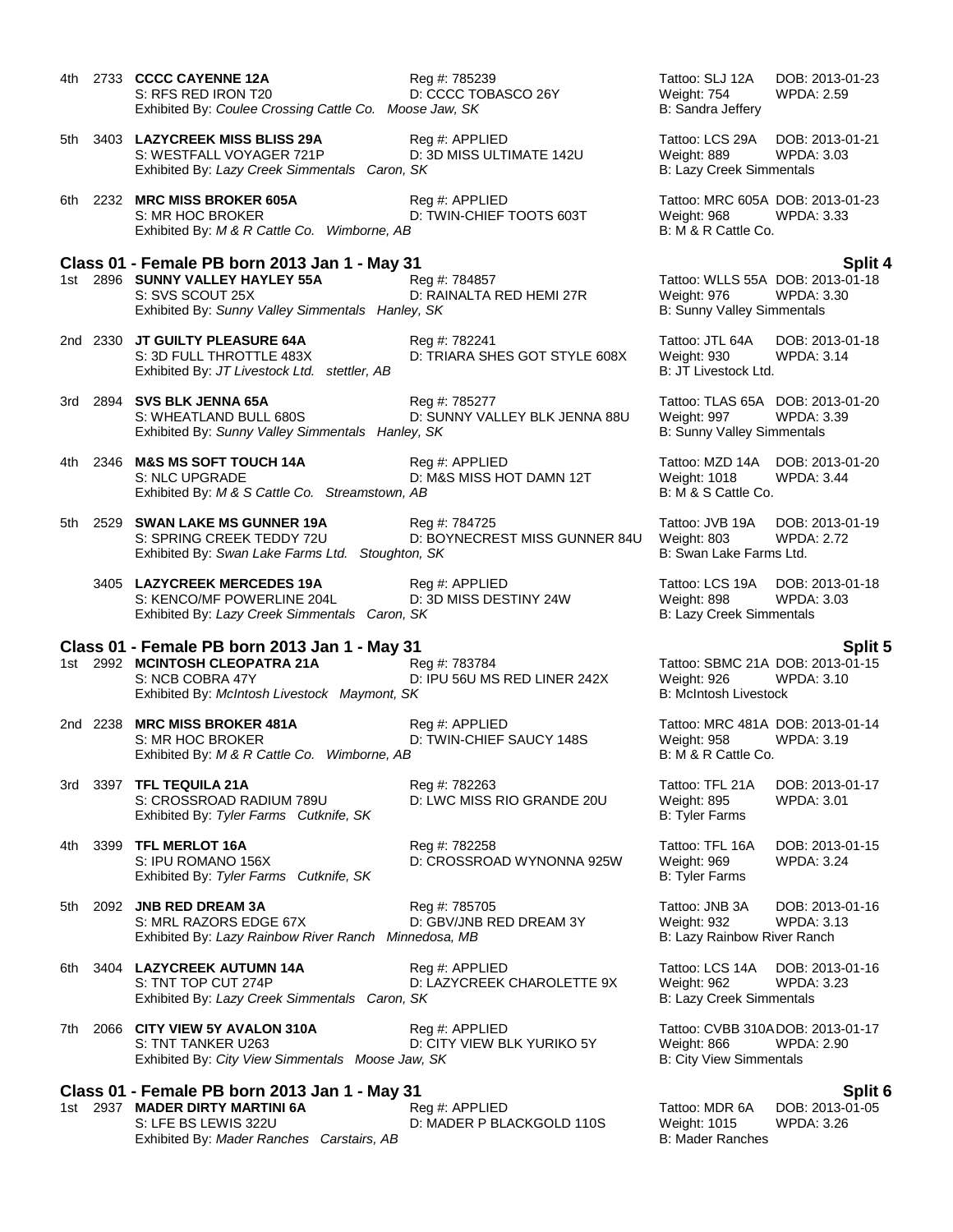2nd 2064 **CITY VIEW 9W ARIZONA 302A** Reg #: APPLIED Tattoo: CVJB 302A DOB: 2013-01-07 S: REMINGTON GENERALLEE 106T D: CITY VIEW WEDGEWOOD 9W Weight: 810 WPDA: 2.62 Exhibited By: *City View Simmentals Moose Jaw, SK* B: City View Simmentals 3rd 2332 **JT JAR OF HEARTS61A** Reg #: 782240 Tattoo: JTLL 61A DOB: 2013-01-10 S: MR HOC BROKER **D: TLSS QUEEN OF HEARTS 10Y** Weight: 943 WPDA: 3.10 Exhibited By: *JT Livestock Ltd.* stettler, AB B: JT Livestock Ltd. 4th 2393 **ERIXON LADY 34A** Reg #: 785987 Tattoo: BOBE 34A DOB: 2013-01-11 S: KOP CROSBY 137W D: ERIXON LADY 95U Weight: 970 WPDA: 3.20 Exhibited By: *Erixon Simmentals Clavet, SK* B: Erixon Simmentals 5th 2549 **EARLY SUNSET BLACKCAP 39A** Reg #: 785677 Tattoo: MIJ 39A DOB: 2013-01-12 S: SS/PRS HIGH VOLTAGE 244X D: EARLY SUNSET BLACKCAP 39Y Weight: 849 WPDA: 2.81<br>Exhibited By: Early Sunset Ranch EDAM, SK B: Early Sunset Ranch Exhibited By: Early Sunset Ranch EDAM, SK 6th 3436 **WILC JAYDA 1A** Reg #: 783899 Tattoo: WILC 1A DOB: 2013-01-14 S: 3D BLK FULL THROTTLE 483X D: TSN REBA 7R Weight: 948 WPDA: 3.16<br>
Exhibited By: Wilcox Simmentals Terherne. MB<br>
B: Wilcox Simmental Exhibited By: Wilcox Simmentals Terherne, MB 7th 3434 **WILC STELLA 19A** Reg #: 783916 Tattoo: WILC 19A DOB: 2013-01-09 D: WILC RED ANGEL 24Y Exhibited By: *Wilcox Simmentals Terherne, MB* B: Wilcox Simmentals Terherne, MB **Class 01 - Female PB born 2013 Jan 1 - May 31 Split 7** 1st 2940 **MADER LADY ANTEBELLUM 3A** Reg #: APPLIED **Tattoo: MDR 3A DOB: 2013-01-03**<br>S: LFE BS LEWIS 322U D: ERIXON LADY 202S Weight: 868 WPDA: 2.77 D: ERIXON LADY 202S<br>B: Mader Ranches Exhibited By: Mader Ranches Carstairs, AB 2nd 2349 **TY-D´S SAUCY LADY 4A** Reg #: APPLIED Tattoo: TYD 4A DOB: 2013-01-03 S: SHS ENTICER P1B D: CMS TANGO 735T Weight: 858 WPDA: 2.74 Exhibited By: Ty-D Livestock Streamstown, AB B: Ty-D Livestock 3rd 3288 **CROWE DIAMOND DOLL 4A** Reg #: 783508 Tattoo: CROW 4A DOB: 2013-01-04 S: MR. HOC BROKER **DIGKER DIGK AT A DIGK AT A DIGK AT A SEACK 24W** Weight: 909 WPDA: 2.93 Exhibited By: *Stewart Cattle Co. Russell, MB* B: Crowe Bros. **B: Crowe Bros.** 4th 2236 **MRC VOLTAGE 184A** Reg #: APPLIED Tattoo: MRC 184A DOB: 2013-01-03 S: VOLTAGE THE DISTURS ON D: LFE BS CROCUS 183W The Unit of Meight: 1028 WPDA: 3.31 Exhibited By: *M & R Cattle Co. Wimborne, AB* B: M & R Cattle Co. 5th 2060 **BARLEE ABBEY ROAD** Reg #: APPLIED Tattoo: EJBS 1A DOB: 2013-01-05 S: WHEATLAND BULL 680S D: CAS HUGS N KISSES Weight: 930 WPDA: 3.01 Exhibited By: *Barlee Simmentals Shawville, PQ* B: Barlee Simmentals B: Barlee Simmentals 6th 2228 **ULTRA CHAMPAGNE 1A** Reg #: 784843 Tattoo: TC 1A DOB: 2013-01-03<br>S: REMINGTON ON TARGET 2S D: ULTRA JOKER CASSADE 90N Weight: 970 WPDA: 3.11 S: REMINGTON ON TARGET 2S D: ULTRA JOKER CASSADE 90N Weight: 970<br>Exhibited By: *Ultra Livestock Carstairs. AB* B: Ultra Livestock Exhibited By: Ultra Livestock Carstairs, AB 7th 2977 **ALLIANCE MILEY'S JOY** Reg #: BPG 781831 Tattoo: ALL 2A DOB: 2013-01-05 S: JF MILESTONE 999W D: JF EBONYS JOY 1262Y Weight: 1008 WPDA: 3.26 Exhibited By: *Alliance Simmental Farms North Gower, ON* B: Alliance Simmental Farms **Class 02 - Junior Division Calf Champion and Reserve Calf Champion Female** 1st 2800 **WHEATLAND LADY 374A** Reg #: APPLIED Tattoo: LER 374A DOB: 2013-03-01<br>S: WHEATLAND HIGH OCTANE 169Y D: WHEATLAND LADY 737T Weight: 858 WPDA: 3.38 S: WHEATLAND HIGH OCTANE 169Y D: WHEATLAND LADY 737T Weight: 858 WPI<br>Exhibited By: Wheatland Cattle Co. Bienfait, SK B: 3.38 B: Wheatland Cattle Co. Exhibited By: Wheatland Cattle Co. Bienfait, SK 2nd 2896 **SUNNY VALLEY HAYLEY 55A** Reg #: 784857 Tattoo: WLLS 55A DOB: 2013-01-18 S: SVS SCOUT 25X D: RAINALTA RED HEMI 27R Weight: 976 WPDA: 3.30 Exhibited By: *Sunny Valley Simmentals Hanley, SK* B: Sunny Valley Simmentals Hanley, SK B: Sunny Valley Simmentals **Class 03 - Senior Division Calf Champion and Reserve Calf Champion Female** 1st 2937 **MADER DIRTY MARTINI 6A** Reg #: APPLIED Tattoo: MDR 6A DOB: 2013-01-05 S: LFE BS LEWIS 322U D: MADER P BLACKGOLD 110S Weight: 1015 WPDA: 3.26

### **Split 0**

### **Split 0**

# Exhibited By: *Mader Ranches Carstairs, AB* B: Mader Ranches B: Mader Ranches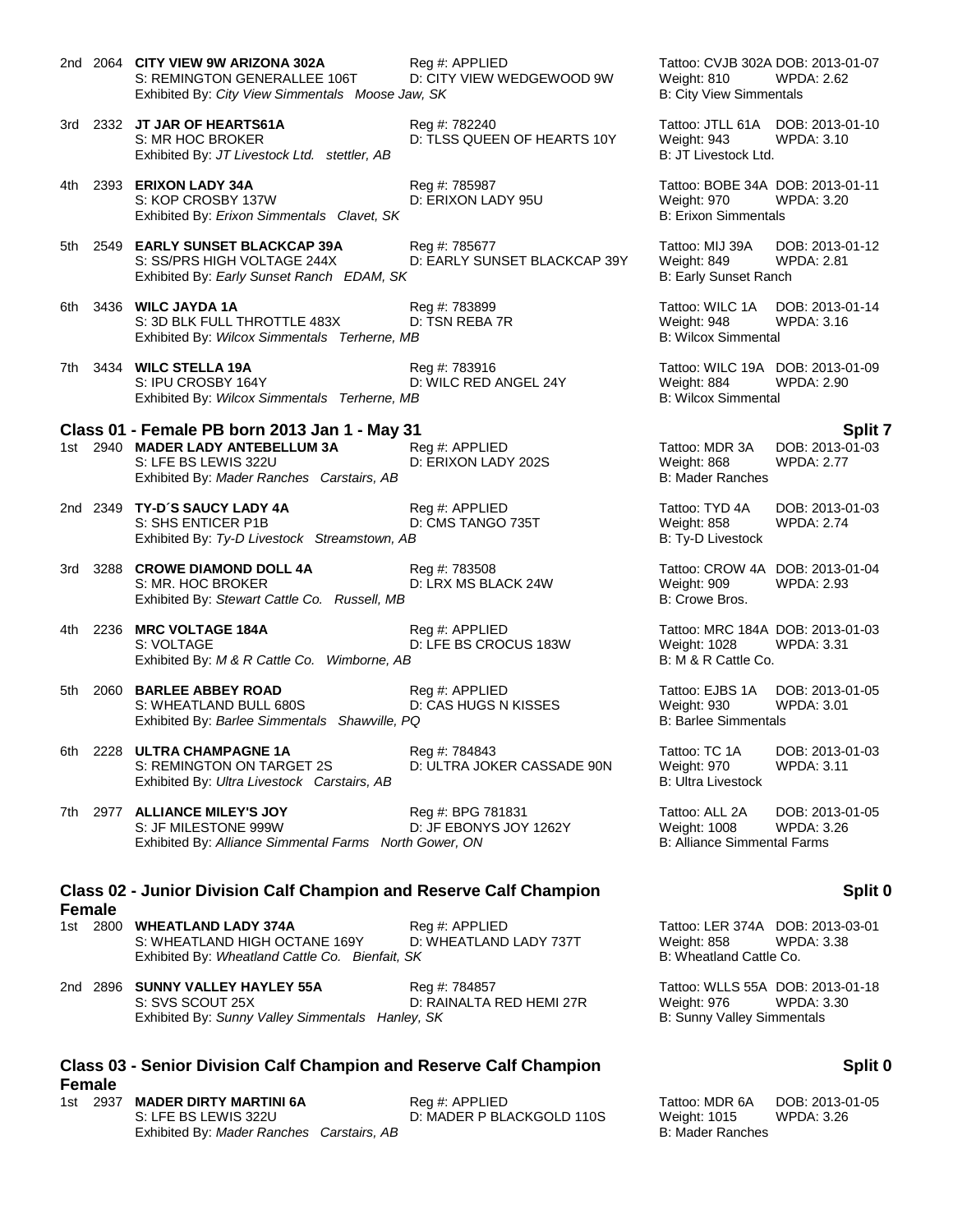2nd 2992 **MCINTOSH CLEOPATRA 21A** Reg #: 783784 Tattoo: SBMC 21A DOB: 2013-01-15<br>S: NCB COBRA 47Y D: IPU 56U MS RED LINER 242X Weight: 926 WPDA: 3.10 S: NCB COBRA 47Y **D: IPU 56U MS RED LINER 242X** Weight: 926 WPDA: 3.10<br>Exhibited By: *McIntosh Livestock Maymont*, SK B: McIntosh Livestock By: McIntosh Livestock Exhibited By: McIntosh Livestock Maymont, SK

**Class 04 - Female PB born 2012 Split 1**

- 1st 2794 **WHEATLAND LADY 2104Z** Reg #: 767911 Tattoo: LER 2104Z DOB: 2012-04-19 S: WHEATLAND PREDATOR 922W D: WHEATLAND LADY 902J Weight: 1558 WPI<br>Exhibited By: Wheatland Cattle Co. Bienfait, SK B: 2.733 B: Wheatland Cattle Co. Exhibited By: Wheatland Cattle Co. Bienfait, SK
- 2nd 2935 **XCEL SHEEZA RUBY 407Z** Reg #: 764222 Tattoo: XCEL 407Z DOB: 2012-04-05<br>S: XCEL EBONYS INFLUENCE D: RUBY'S DREAM 130X Weight: 1428 WPDA: 2.45 S: XCEL EBONYS INFLUENCE D: RUBY´S DREAM 130X Weight: 1428 WPDA: 2.45 Exhibited By: *Xcel Livestock Russell, ON* B: Xcel Livestock **B**: *Xcel Livestock*
- 3rd 3038 **TCCO HOT KITTEN 294Z** Reg #: BPG767412 Tattoo: TCCO 294ZDOB: 2012-04-12 S: WHEATLAND PREDATOR 922W D: TCCO HOT KITTEN 939W Weight: 1288 WPDA: 2.23 Exhibited By: *Molstad, Blaine Midale, SK* B: Tableland Cattle Co.

- 4th 2760 **ACS BLACK MAGIC 264Z** Reg #: 785697 Tattoo: KASK 264Z DOB: 2012-03-17 S: WHEATLAND HEADLINE 872U D: ACS FULL FIGURES 30N Weight: 1328 WPDA: 2.20<br>Exhibited By: Arrow Creek Simmentals Rossburn, MB B: Arrow Creek Simmentals Exhibited By: Arrow Creek Simmentals Rossburn, MB
- 5th 3065 **IRCC BR ZESTY 245Z** Reg #: 765622 Tattoo: TOPS 245Z DOB: 2012-04-04 S: NICHOLS MANIFEST T79 D: IRCC WHISPER 909W Weight: 1280 WPDA: 2.19 Exhibited By: *Black River Farms Sutton, ON* B: Indian River Cattle Company *Additional Owner:* Greengable Farm
- 6th 2923 **X-T MISS BLACKLINER 77Z** Reg #: BPG785181 Tattoo: LW 77Z DOB: 2012-04-09 S: MRL WALK THE LINE 164W D: X-T MISS TURBO 50W Weight: 1328 WPDA: 2.29 Exhibited By: *X-T Simmentals Eastend, SK* B: X-T Simmentals B: X-T Simmentals

7th 3295 **TWN ZAVINA 2Z** Reg #: 785562 Tattoo: TWN 2Z DOB: 2012-04-06<br>S: MFR PIMPIN AINT EASY 12X D: TWN MISS UNIVERSE 1U Weight: 1314 WPDA: 2.25 S: MFR PIMPIN AINT EASY 12X Exhibited By: *Sunblade Charolais / SunTek Livestock Foxwarren, MB* B: Suntek Livestock

### **Class 04 - Female PB born 2012 Split 2**

S: SHS ENTICER P1B D: JDF PEPSI 61U Weight: 1613 WPDA: 2.50 Exhibited By: *Harvie Ranching Olds, AB* B: Harvie Ranching **B: Harvie Ranching** B: Harvie Ranching

- 2nd 2329 **TLSS PAINTED LADY 24Z** Reg #: 767950 Tattoo: RYAN 24Z DOB: 2012-02-10 S: TLSS/TLG GRAN TORINO 904W D: TLSS SASSY QUEEN 61S Weight: 1592 WPDA: 2.49 Exhibited By: *JT Livestock Ltd. stettler, AB* B: Trendsetter Livestock Services *Additional Owner:* Kathryn Dolliver *Additional Owner:* Kevin Shuckburgh
- 3rd 2944 **MADER TWISTED PASSION 94Z** Reg #: 769827 Tattoo: MDR 94Z DOB: 2012-02-13<br>S: MADER PS POWER SURGE 1X D: JENI BLACK WHAMMY 1W Weight: 1540 WPDA: 2.41 S: MADER PS POWER SURGE 1X D: JENI BLACK WHAMMY 1W Exhibited By: *Mader Ranches Carstairs, AB* B: Mader Ranches Carstairs, AB

4th 3160 **ACADEMY HILL ZELDA 6Z** Reg #: 764997 **Tattoo: AHL 6Z** DOB: 2012-01-30<br>S: MR NLC UPGRADE U8676 D: ACADEMY HILL WILLOW 3W Weight: 1433 WPDA: 2.20 D: ACADEMY HILL WILLOW 3W Weight: 1433 WPDA:<br>2.30 B: Academy Hill Livestock Exhibited By: Academy Hill Livestock Grafton, ON

5th 2376 **IRCC ZEZE 225Z** Reg #: 768574 Tattoo: TOPS 225Z DOB: 2012-02-09 S: CMS NICKLEBACK 922W D: IRCC WONDER WOMAN 14X Weight: 1498 WPDA: 2.34<br>
Exhibited By: Indian River Cattle Company Indian River, ON B: IRCC B: IRCC Exhibited By: Indian River Cattle Company Indian River, ON

- 6th 2390 **ERIXON LADY 115Z** Reg #: 772931 Tattoo: BOBE 115ZDOB: 2012-02-04 S: HARVIE JDF WALLBANGER 111X D: ERIXON LADY 37W Weight: 1650 WPDA: 2.56<br>
Exhibited By: *Erixon Simmentals Clavet, SK* B: Erixon Simmentals Exhibited By: Erixon Simmentals Clavet, SK
- 7th 3401 **LAZYCREEK MISS SUGAR 33Z** Reg #: 766014 Tattoo: LCS 33Z DOB: 2012-02-07 S: WHEATLAND RED TEDDY 457P D: SGCC RED SERENA 62T Weight: 1400 WPDA: 2.18 Exhibited By: Lazy Creek Simmentals Caron, SK

**Class 04 - Female PB born 2012**<br>1st 2420 SCSF BLK CASH ADVANCE 21Z Reg #: 764818 Tattoo: SCSF 21Z DOB: 2012-01-22 1st 2420 **SCSF BLK CASH ADVANCE 21Z** Reg #: 764818 S: LFEBISS BLACKADVANCE 426U D: LC BLACK 59T Weight: 1785 WPDA: 2.71 Exhibited By: Silvercreek Simmentals Rosemary, AB **B: Silvercreek Simmentals** B: Silvercreek Simmentals

1st 2606 **HARVIE MS PEPSI 262Z** Reg #: 766038 Tattoo: HAR 262Z DOB: 2012-02-03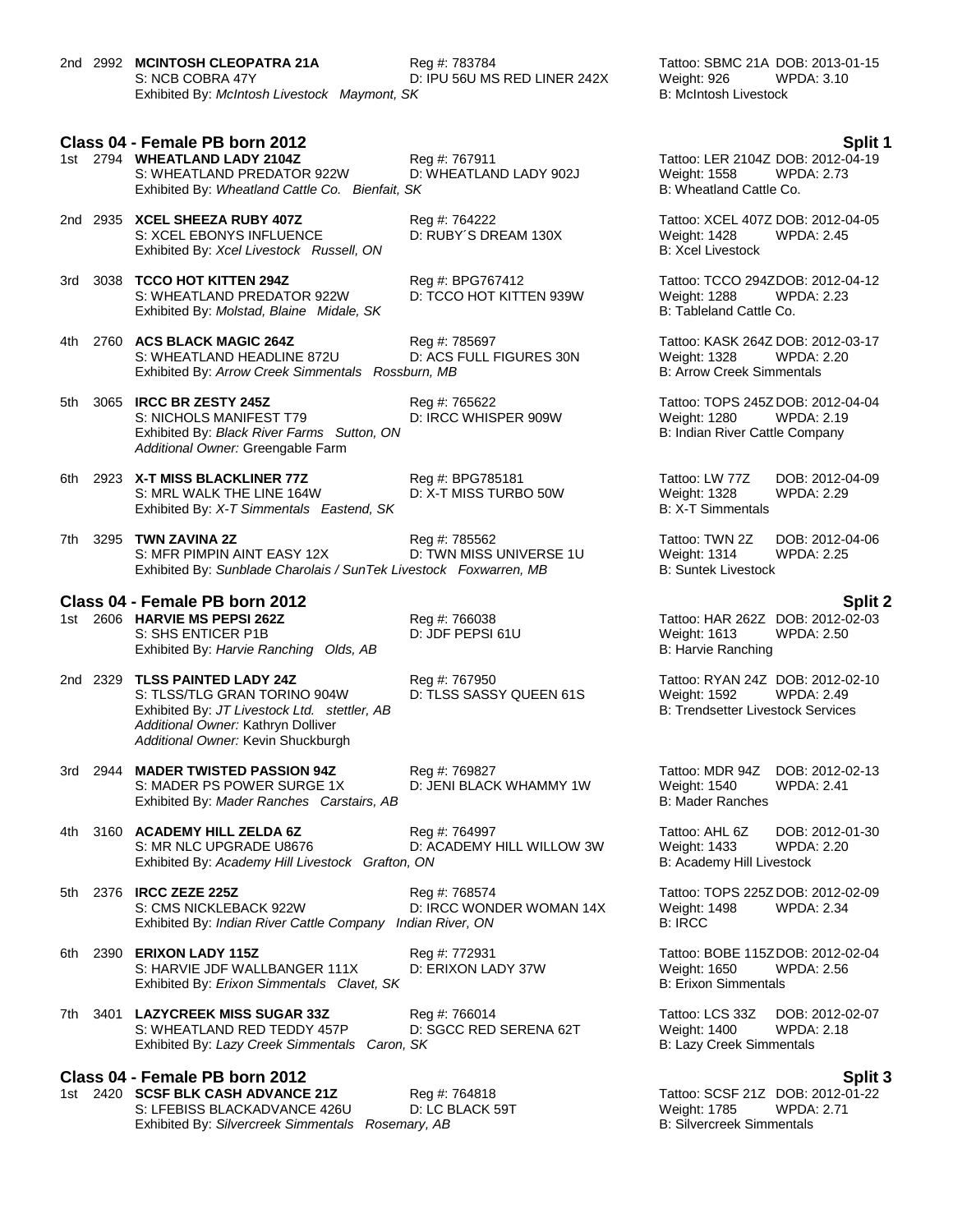- 2nd 2548 **KRGS HOLLY 221Z**<br>211 Reg #: 766735 Tattoo: KRGS 221ZDOB: 2012-01-11<br>22.24 Weight: 1496 WPDA: 2.24 S: WHEATLAND PREADATOR 922W D: MRL MISS 2W Weight: 1496<br>Exhibited Bv: *Come As U R Storthoaks. SK* B: Come As U R Exhibited By: Come As U R Storthoaks, SK
- 3rd 2994 **MCINTOSH BLK LICORICE 24Z** Reg #: 763033 Tattoo: SBMC 24Z DOB: 2012-01-19 S: LFE BS LEWIS 322U **D: ERIXON LADY 139X** Weight: 1603 WPDA: 2.43<br>Exhibited By: *McIntosh Livestock Maymont, SK* B: Erixon Simmentals B: Erixon Simmentals Exhibited By: McIntosh Livestock Maymont, SK

4th 2094 **CMS LADY GODIVA 211Z** Reg #: 765600 Tattoo: CMS 211Z DOB: 2012-01-15 Exhibited By: *Lazy Rainbow River Ranch Minnedosa, MB* B: Czech-Mate Simmentals

5th 2061 **CITY VIEW 27T BOSS LADY 31Z** Reg #: 779972 Tattoo: CVJB 31Z DOB: 2012-01-20 D: CITY VIEW THAT GIRL 27T Exhibited By: *City View Simmentals Moose Jaw, SK* B: City View Simmentals

6th 2758 **TODD'S STORM CLOUD 2Z** Reg #: 762711 **Tattoo: TODD 2Z DOB: 2012-01-02**<br>S: MR NLC SUPERIOR S6018 D: TODD'S CLOUDY DAY 12S Weight: 1575 WPDA: 2.32 D: TODD'S CLOUDY DAY 12S Weight: 1575 W<br>
Purn, MB B: Todd's Simmentals Exhibited By: Arrow Creek Simmentals Rossburn, MB

### **Class 05 - Junior Champion and Reserve Junior Champion Female Split 0**

1st 2794 **WHEATLAND LADY 2104Z** Reg #: 767911 Tattoo: LER 2104Z DOB: 2012-04-19 S: WHEATLAND PREDATOR 922W D: WHEATLAND LADY 902J Weight: 1558 WPD<br>Exhibited By: Wheatland Cattle Co. Bienfait. SK B: 2.733 B: 2.733 Wheatland Cattle Co. Exhibited By: Wheatland Cattle Co. Bienfait, SK

2nd 2606 **HARVIE MS PEPSI 262Z** Reg #: 766038 Tattoo: HAR 262Z DOB: 2012-02-03 S: SHS ENTICER P1B D: JDF PEPSI 61U Weight: 1613 WPDA: 2.50 Exhibited By: *Harvie Ranching Olds, AB* B: Harvie Ranching **B: Harvie Ranching** 

D: ERIXON LADY 202S Weight: 1379 WPDA: 2.07

### **Class 06 a. - Female PB (with 2013 tattooed calf) born 2011 Jul 1 - Dec 31**

### **Class 06 b. - Female PB born 2011 Jul 1 - Dec 31**

## **Class 07 Female PB (with 2013 tattooed calf) born 2011 Jan 1- Jun 30 Split 1**

S: WHEATLAND BULL 680S D: ERIXON LADY 21U Weight: 1748 **Calf at Side: ERIXON LADY 3A** Reg #: 782569 Tattoo: BOBE 3A DOB: 2013-01-01 S: HARVIE JDF WALLBANGER 111X Sex: F Weight: 1046 WPDA: 0.00 Weight: 1046 WPDA: 0.00 WEDA: 0.00 Simmentals Clavet. SK Exhibited By: *Erixon Simmentals Clavet, SK* 

1st 2396 **ERIXON LADY 21U**<br>1969 **ERIXON LADY 21U**<br>2011 Weight: 1748

| 2nd 2802 | <b>WHEATLAND LADY 168Y</b>                       | Reg #: APPLIED         |
|----------|--------------------------------------------------|------------------------|
|          | S: WHEATLAND STOUT 930W                          | D: WHEATLAND LADY 604S |
|          | Calf at Side: WHEATLAND BULL 319A Req #: APPLIED |                        |
|          | S: WHEATLAND HIGH OCTANE 169Y                    | - Sex: M               |
|          | Exhibited By: Wheatland Cattle Co. Bienfait, SK  |                        |
|          |                                                  |                        |

| 3rd 2422 | <b>RLC HUSSY'S TEMPTRESS 1Y</b>                  | Reg #: 746010            | Tattoo: RLC 1Y          | DOB: 2011-01-01 |
|----------|--------------------------------------------------|--------------------------|-------------------------|-----------------|
|          | S: TCF/RCC TEMPTATION GJ640                      | D: CHUBS SHAMLESS HUSSEY | Weight: 1628            |                 |
|          | <b>Calf at Side: RLC SCARLET</b>                 | Reg #: 783624            | Tattoo: RLC 233A        | DOB: 2013-02-14 |
|          | <b>TEMPTRESS 322A</b>                            |                          |                         |                 |
|          | S: SCSF BLACK POCHO 9Y                           | Sex: F                   | Weight: 830             | WPDA: 0.00      |
|          | Exhibited By: Ridgeline Cattle Co. Carstairs, AB |                          | <b>B: Rancier Farms</b> |                 |
|          |                                                  |                          |                         |                 |

4th 3096 **MS BGS BLACK WONDER 11Y** Reg #: 758817 Tattoo: CLNO 11Y DOB: 2011-02-02 S: SKORS RED SPECTRUM D: TWIN-CHEIF WONDER 455W Weight: 1479 **Calf at Side: BLACK GOLD CINDERELLA MAN** S: JS SURE BET 4T Sex: M Weight: 1099 WPDA: 0.00 Exhibited By: *Black Gold Simmentals Lloydminster, SK* B: Black Gold Simmentals

### **Class 08 Female PB (with 2013 tattooed calf) born 2010 or earlier Split 1**

1st 2941 **MADER P IRON SUGAR 7X** Reg #: 731065 S: MADER P BLACK IRONMAN 22U D: LFE FAMOUS 632T **Calf at Side: MADER SUGAR DADDY 40A** Reg #: APPLIED S: MADER SHAKELTON 57Y Sex: M Exhibited By: *Mader Ranches Carstairs, AB* B: Mader Ranches *Additional Owner:* 5 Corner Cattle

## Tattoo: LER 168Y DOB: 2011-02-19 Weight: 1626 Tattoo: LER 319A DOB: 2013-01-30<br>Weight: 1083 WPDA: 0.00 Weight: 1083 B: Wheatland c

Reg #: 785718 Tattoo: CLNO 15A DOB: 2013-01-20

| Tattoo: MDR 7X<br>Weight: 1890         | DOB: 2010-01-08 |
|----------------------------------------|-----------------|
| Tattoo: MDR 40A                        | DOB: 2013-02-04 |
| Weight: 1068<br><b>B</b> Moder Ponches | WPDA: 0.00      |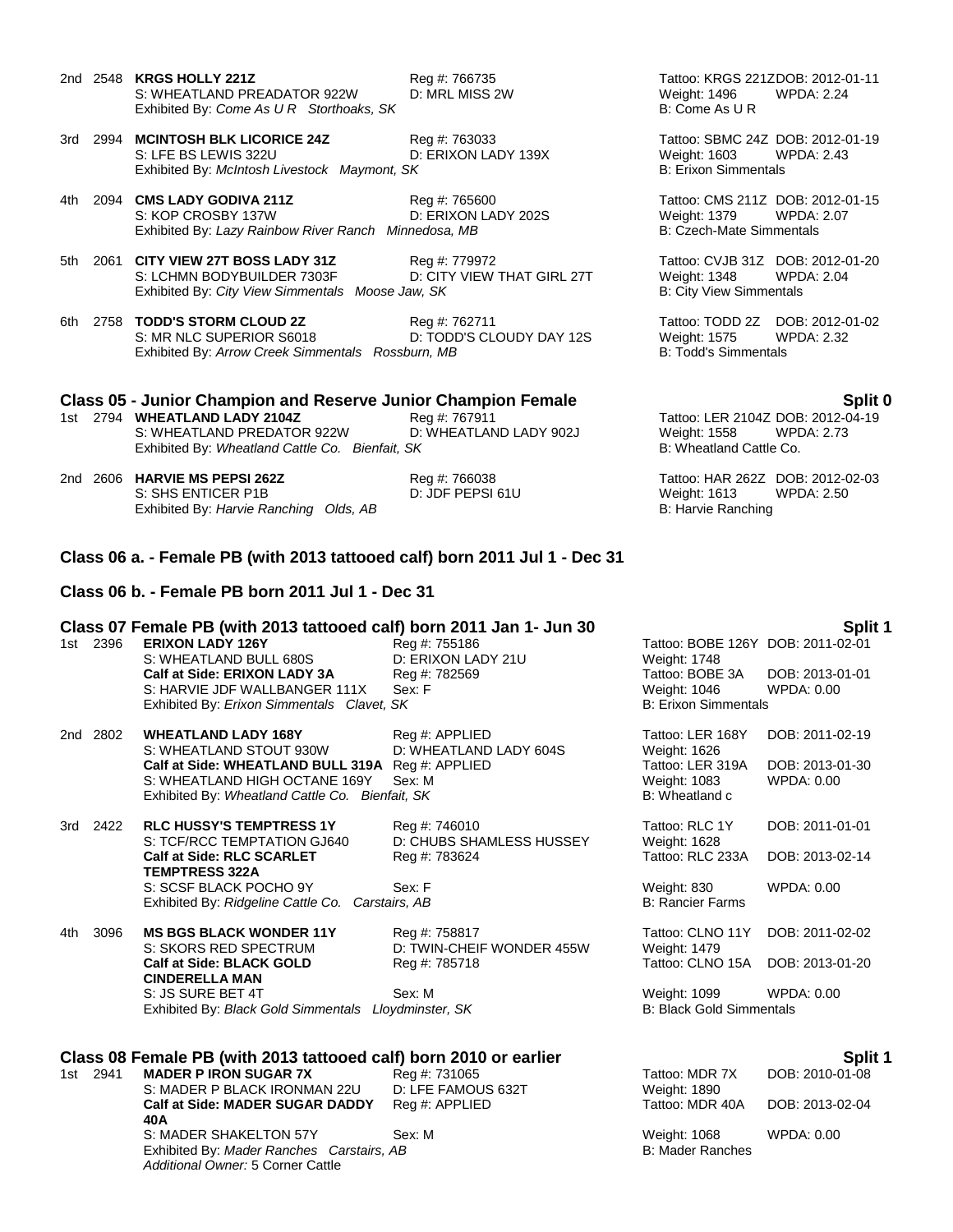|     | 2nd 2309 | <b>CNT MISS ISABELLA 3U</b><br>S: SPRINGCREEK TANK 57P<br>Calf at Side: BOUNDARY ISABELLA                                                                                                                        | Reg #: 694359<br>D: LUCKY C RED SHOCKEM 32S<br>Reg #: 784106 | Tattoo: CNT 3U<br>Weight: 1839<br>Tattoo: IJS 16A                                                   | DOB: 2008-01-21<br>DOB: 2013-01-07                               |
|-----|----------|------------------------------------------------------------------------------------------------------------------------------------------------------------------------------------------------------------------|--------------------------------------------------------------|-----------------------------------------------------------------------------------------------------|------------------------------------------------------------------|
|     |          | 16A<br>S: TNT GUNNER N208<br>Exhibited By: Boundary Ranch Robsart, SK                                                                                                                                            | Sex: F                                                       | Weight: 978<br>B: Lucky "C" Ranches                                                                 | WPDA: 0.00                                                       |
|     | 3rd 3437 | <b>TCW RUBY</b><br>S: TNT GUNNER N208<br>Calf at Side: TCW BLACK PEARL 14A Reg #: 782236<br>S: SHS ENTICER P1B<br>Exhibited By: Twin Meadow Livestock Farms Treherne, MB                                         | Reg #: 725820<br>D: TCW RED SAPHIRE<br>Sex: F                | Tattoo: TCW 5X<br>Weight: 1819<br>Tattoo: TCW 14A<br>Weight: 1039<br>B: Twin Meadow Livestock Farms | DOB: 2010-01-07<br>DOB: 2013-01-08<br>WPDA: 0.00                 |
|     | 2761     | <b>ACS RED LADY HAAS 821U</b><br>S: WHEATLAND RED TEDDY 457P<br><b>Calf at Side: ACS RAZZAMATAZZ</b><br>309A                                                                                                     | Reg #: 696072<br>D: HAAS RANCH G217<br>Reg #: 785698         | Tattoo: KASK 821U DOB: 2008-02-08<br>Weight: 1519<br>Tattoo: KASK 309A DOB: 2013-02-28              |                                                                  |
|     |          | S: WFL FRONTRUNNER 9Y<br>Exhibited By: Arrow Creek Simmentals Rossburn, MB                                                                                                                                       | Sex: F                                                       | Weight: 819<br><b>B: Arrow Creek Simmentals</b>                                                     | WPDA: 0.00                                                       |
|     | 1st 2941 | <b>Class 09 - Senior Champion and Reserve Senior Champion Female</b><br>Exhibited By: Mader Ranches Carstairs, AB<br><b>MADER SUGAR DADDY 40A</b><br>S: MADER SHAKELTON 57Y<br>Additional Owner: 5 Corner Cattle | Reg #: APPLIED<br>D: MADER P IRON SUGAR 7X                   | <b>B: Mader Rances</b><br>Tattoo: MDR 40A<br>Weight: 1068                                           | Split 0<br>DOB: 2013-02-04<br>WPDA: 3.80                         |
|     |          | <b>MADER PIRON SUGAR 7X</b><br>S: MADER P BLACK IRONMAN 22U<br>Additional Owner: 5 Corner Cattle                                                                                                                 | Reg #: 731065<br>D: LFE FAMOUS 632T                          | Tattoo: MDR 7X<br>Weight: 1890                                                                      | DOB: 2010-01-08<br>WPDA: 1.35                                    |
|     | 2nd 2396 | Exhibited By: Erixon Simmentals Clavet, SK<br><b>ERIXON LADY 3A</b><br>S: HARVIE JDF WALLBANGER 111X                                                                                                             | Reg #: 782569<br>D: ERIXON LADY 126Y                         | <b>B: Erixon Simmentals</b><br>Tattoo: BOBE 3A<br>Weight: 1046                                      | DOB: 2013-01-01<br><b>WPDA: 3.34</b>                             |
|     |          | <b>ERIXON LADY 126Y</b><br>S: WHEATLAND BULL 680S                                                                                                                                                                | Reg #: 755186<br>D: ERIXON LADY 21U                          | Tattoo: BOBE 126Y DOB: 2011-02-01<br>Weight: 1748                                                   | <b>WPDA: 1.73</b>                                                |
|     | 1st 2794 | <b>Class 10 - Grand Champion and Reserve Grand Champion Female</b><br>Exhibited By: Wheatland Cattle Co. Bienfait, SK<br><b>WHEATLAND LADY 2104Z</b><br>S: WHEATLAND PREDATOR 922W                               | Reg #: 767911<br>D: WHEATLAND LADY 902J                      | B: Wheatland Cattle Co.<br>Tattoo: LER 2104Z DOB: 2012-04-19<br>Weight: 1558                        | Split 0<br><b>WPDA: 2.73</b>                                     |
|     | 2nd 2941 | Exhibited By: Mader Ranches Carstairs, AB<br><b>MADER SUGAR DADDY 40A</b><br>S: MADER SHAKELTON 57Y<br>Additional Owner: 5 Corner Cattle                                                                         | Reg #: APPLIED<br>D: MADER P IRON SUGAR 7X                   | <b>B: Mader Rances</b><br>Tattoo: MDR 40A<br>Weight: 1068                                           | DOB: 2013-02-04<br><b>WPDA: 3.80</b>                             |
|     |          | <b>MADER PIRON SUGAR 7X</b><br>S: MADER P BLACK IRONMAN 22U<br>Additional Owner: 5 Corner Cattle                                                                                                                 | Reg #: 731065<br>D: LFE FAMOUS 632T                          | Tattoo: MDR 7X<br>Weight: 1890                                                                      | DOB: 2010-01-08<br><b>WPDA: 1.35</b>                             |
|     |          | Class 11 - Bull PB born 2013<br>1st 2798 WHEATLAND BULL 364A<br>S: REMINGTON LOCK N LOAD<br>Exhibited By: Wheatland Cattle Co. Bienfait, SK                                                                      | Reg #: APPLIED<br>D: WHEATLAND LADY 752T                     | Weight: 1103<br>B: Wheatland Cattle Co.                                                             | Split 1<br>Tattoo: LER 364A DOB: 2013-02-20<br><b>WPDA: 4.19</b> |
|     |          | 2nd 3396 TFL HOT SAUCE 81A<br>S: IPU ROMANO 156X<br>Exhibited By: Tyler Farms Cutknife, SK                                                                                                                       | Reg #: 783613<br>D: TFL MISS QUORUM 4S                       | Tattoo: TFL 81A<br>Weight: 1010<br><b>B: Tyler Farms</b>                                            | DOB: 2013-02-27<br><b>WPDA: 3.95</b>                             |
|     | 3rd 2921 | X-T THE FORCE 2A<br>S: MRL RED FORCE 12U<br>Exhibited By: X-T Simmentals Eastend, SK                                                                                                                             | Reg #: PG785173<br>D: X-T RED ACCEL 133X                     | Tattoo: LW 2A<br>Weight: 1064<br>B: X-T Simmentals                                                  | DOB: 2013-03-08<br>WPDA: 4.31                                    |
| 4th | 2306     | <b>BOUNDARY 2 TEMPTING 200A</b>                                                                                                                                                                                  | Reg #: 784164                                                | Tattoo: BOUN                                                                                        | DOB: 2013-03-07                                                  |
|     |          | S: BOUNDARY 2 TEMPTING<br>Exhibited By: Boundary Ranch Robsart, SK                                                                                                                                               | D: BOUNDARY REGGIE 8T                                        | 200A<br>Weight: 933<br>B: Boundary Ranch                                                            | <b>WPDA: 3.76</b>                                                |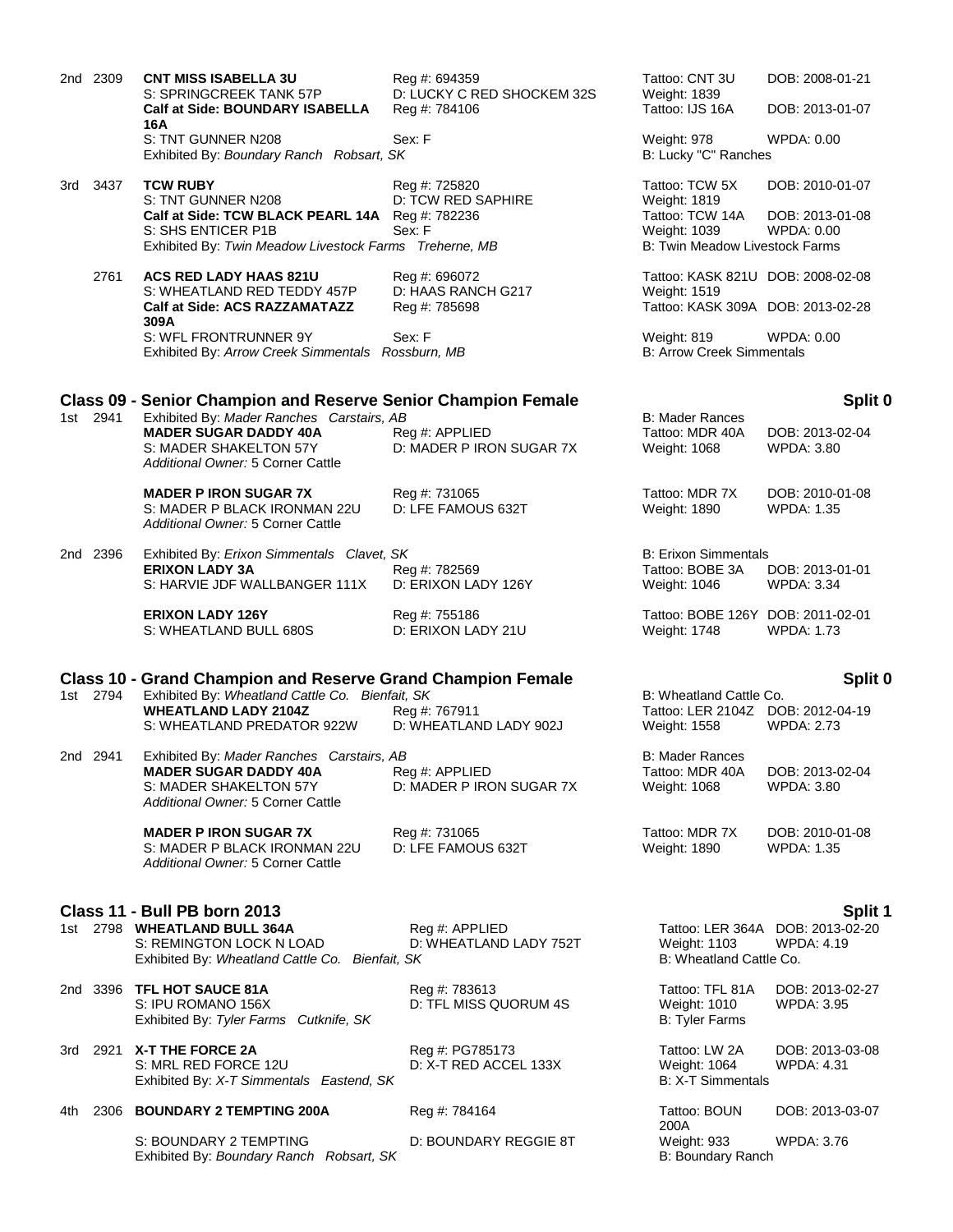|     |          | 5th 2063 CITY VIEW APACHE 364A<br>S: CITY VIEW XCEL 33X<br>Exhibited By: City View Simmentals Moose Jaw, SK                               | Reg #: APPLIED<br>D: CITY VIEW TEAR JERKER 18T | Tattoo: CVJB 364A DOB: 2013-02-22<br>Weight: 908<br><b>B: City View Simmentals</b>           | WPDA: 3.45                                            |
|-----|----------|-------------------------------------------------------------------------------------------------------------------------------------------|------------------------------------------------|----------------------------------------------------------------------------------------------|-------------------------------------------------------|
|     |          | Class 11 - Bull PB born 2013<br>1st 2615 HARVIE BLAZING GUNS 147A<br>S: HARVIE LUCKY SEVEN 167Y<br>Exhibited By: Harvie Ranching Olds, AB | Reg #: 785037<br>D: HARVIE MS TRUFFLE 35X      | Tattoo: HAR 147A DOB: 2013-02-20<br>Weight: 1073<br><b>B: Harvie Ranching</b>                | <b>Split 2</b><br><b>WPDA: 4.08</b>                   |
|     |          | 2nd 3095 BLACK GOLD NIGHT TRAIN 55A<br>S: BGS WHISTLER 64X<br>Exhibited By: Black Gold Simmentals Lloydminster, SK                        | Reg #: APPLIED<br>D: MS BGS ZAM 47W            | Tattoo: CLNO 55A DOB: 2013-02-04<br>Weight: 1129<br><b>B: Black Gold Simmentals</b>          | <b>WPDA: 4.05</b>                                     |
|     |          | 3rd 2805 WHEATLAND BULL 343A<br>S: WHEATLAND PREDATOR 922W<br>Exhibited By: Wheatland Cattle Co. Bienfait, SK                             | Reg #: APPLIED<br>D: WHEATLAND LADY 721T       | Tattoo: LER 343A DOB: 2013-02-09<br>Weight: 1068<br>B: Wheatland Cattle Co.                  | <b>WPDA: 3.90</b>                                     |
| 4th |          | 2307 BOUNDARY FULL STEAM AHEAD                                                                                                            | Reg #: 784139                                  | Tattoo: BOUN<br>154A                                                                         | DOB: 2013-02-05                                       |
|     |          | S: 3D BLK FULL THROTTLE 483X<br>Exhibited By: Boundary Ranch Robsart, SK                                                                  | D: BOUNDARY STORM 70X                          | Weight: 1084<br>B: Boundry Ranch                                                             | <b>WPDA: 3.90</b>                                     |
|     |          | 2065 CITY VIEW ACADIA 348A<br>S: DOUBLE BAR D FOUNDER 29Y<br>Exhibited By: City View Simmentals Moose Jaw, SK                             | Reg #: APPLIED<br>D: RIVERBEND OF TARA 33T     | Tattoo: CVBB 348ADOB: 2013-02-05<br>Weight: 944<br><b>B: City View Simmentals</b>            | <b>WPDA: 3.37</b>                                     |
|     |          | Class 11 - Bull PB born 2013                                                                                                              |                                                |                                                                                              | Split 3                                               |
|     |          | 1st 2793 WHEATLAND BULL 310A<br>S: WHEATLAND PREDATOR 922W<br>Exhibited By: Wheatland Cattle Co. Bienfait, SK                             | Reg #: APPLIED<br>D: WHEATLAND LLADY 854U      | Weight: 1278<br>B: Wheatland Cattle Co.                                                      | Tattoo: LER 310A DOB: 2013-01-23<br><b>WPDA: 4.39</b> |
|     |          | 2nd 2308 BOUNDARY STUBBY 129A                                                                                                             | Reg #: 784133                                  | Tattoo: BOUN<br>129A                                                                         | DOB: 2013-01-27                                       |
|     |          | S: LFE BS STUBBY 322U<br>Exhibited By: Boundary Ranch Robsart, SK                                                                         | D: KIMLAKE SARAH 623S                          | Weight: 986<br>B: Boundry Ranch                                                              | <b>WPDA: 3.44</b>                                     |
| 3rd |          | 3094 BLACK GOLD BRAVO 24A<br>S: CHAMPS BRAVO 60U<br>Exhibited By: Black Gold Simmentals Lloydminster, SK                                  | Reg #: 785662<br>D: NCS MS JAHARI 18U          | Tattoo: CLNO 24A DOB: 2013-01-24<br>Weight: 1172<br><b>B: Black Gold Simmentals</b>          | <b>WPDA: 4.04</b>                                     |
|     | 4th 3093 | <b>BLACK GOLD RADIOACTIVE 36A</b><br>S: CROSSROADS RADIUM 789U<br>Exhibited By: Black Gold Simmentals Lloydminster, SK                    | Reg #: 785716<br>D: BLUSHROSE MSPEEK-A-BOO 41P | Tattoo: CLNO 36A DOB: 2013-01-29<br>Weight: 1063<br><b>B: Black Gold Simmentals</b>          | <b>WPDA: 3.73</b>                                     |
|     |          | 5th 2732 CLAYHILL GRYPHON 29A<br>S: LBR TOMBOY<br>Exhibited By: Coulee Crossing Cattle Co. Moose Jaw, SK                                  | Reg #: 785240<br>D: CLAYHILL MUFFY 11U         | Tattoo: JWL 29A<br>Weight: 1026<br>B: W. Lyle Jeffery                                        | DOB: 2013-02-02<br><b>WPDA: 3.65</b>                  |
|     |          | Class 11 - Bull PB born 2013                                                                                                              |                                                |                                                                                              | <b>Split 4</b>                                        |
|     |          | 1st 2895 SVS MILWAUKEE 53A<br>S: SVS OPEN RANGE 28Y<br>Exhibited By: Sunny Valley Simmentals Hanley, SK                                   | Reg #: APPLIED<br>D: DESTINY DREAM EILEEN      | <b>Weight: 1222</b><br><b>B: Sunny Valley Simmentals</b>                                     | Tattoo: TLAS 53A DOB: 2013-01-17<br><b>WPDA: 4.11</b> |
|     |          | 2nd 2240 MRC BROKER 41A<br>S: MR HC BROKER<br>Exhibited By: M & R Cattle Co. Wimborne, AB                                                 | Reg #: APPLIED<br>D: REMINGTON GINGER 41T      | Tattoo: MRC 41A DOB: 2013-01-16<br><b>Weight: 1074</b><br>B: M & R Cattle Co.                | <b>WPDA: 3.60</b>                                     |
|     |          | 3rd 2892 SVS KEYSTONE 50A<br>S: SVS SCOUT 25X<br>Exhibited By: Sunny Valley Simmentals Hanley, SK                                         | Reg #: 782936<br>D: SVS RED SPIRIT 73W         | Tattoo: TLAS 50A DOB: 2013-01-17<br><b>Weight: 1121</b><br><b>B: Sunny Valley Simmentals</b> | <b>WPDA: 3.77</b>                                     |
| 4th |          | 3398 TFL TITANIUM 23A<br>S: CROSSROAD RADIUM 789U<br>Exhibited By: Tyler Farms Cutknife, SK                                               | Reg #: 782265<br>D: IPU MS. WALLACE 212Y       | Tattoo: TFL 23A<br>Weight: 1008<br><b>B: Labatte Simmentals</b>                              | DOB: 2013-01-18<br><b>WPDA: 3.41</b>                  |
|     |          | 2062 CITY VIEW ABSOLUTE 311A<br>S: RC CLUB KING 040R<br>Exhibited By: City View Simmentals Moose Jaw, SK                                  | Reg #: APPLIED<br>D: CITY VIEW WHIRLWIND 21W   | Tattoo: CVBB 311ADOB: 2013-01-17<br>Weight: 1067<br><b>B: City View Simmentals</b>           | <b>WPDA: 3.57</b>                                     |
|     |          |                                                                                                                                           |                                                |                                                                                              |                                                       |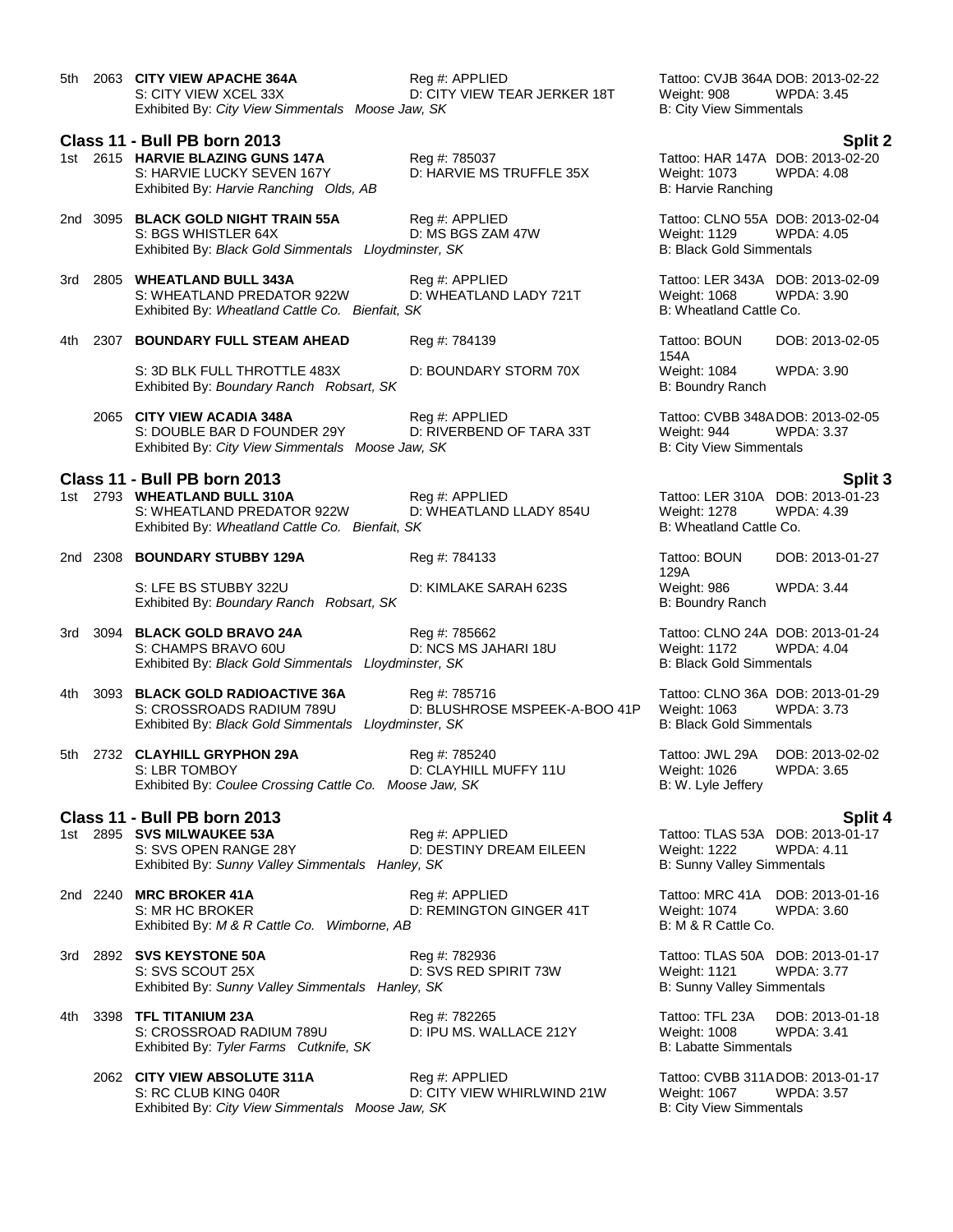|             | Class 11 - Bull PB born 2013<br>1st 2547 COME AS U R RED ROCKET<br>S: MRL 130Y<br>Exhibited By: Come As U R Storthoaks, SK                                                                      | Reg #: 783573<br>D: MS XCITING 14X             | Tattoo: KRGS 29A DOB: 2013-01-13<br>Weight: 1258<br>B: Come As U R                           | <b>Split 5</b><br><b>WPDA: 4.18</b>             |
|-------------|-------------------------------------------------------------------------------------------------------------------------------------------------------------------------------------------------|------------------------------------------------|----------------------------------------------------------------------------------------------|-------------------------------------------------|
|             | 2nd 2391 ERIXON DARK HORSE 36A<br>S: 3D BLK FULL THROTTLE 483X<br>Exhibited By: Erixon Simmentals Clavet, SK                                                                                    | Reg #: 782571<br>D: REMINGTON DUKE 113W        | Tattoo: BOBE 36A DOB: 2013-01-11<br><b>Weight: 1170</b><br><b>B: Erixon Simmentals</b>       | <b>WPDA: 3.86</b>                               |
|             | 3rd 2394 ERIXON REVELSTOCK 41A<br>S: HARVIE JDF WALLBANGER 111X<br>Exhibited By: Erixon Simmentals Clavet, SK                                                                                   | Reg #: 785076<br>D: ERIXON LADY 10U            | Tattoo: BOBE 41A DOB: 2013-01-12<br><b>Weight: 1207</b><br><b>B: Erixon Simmentals</b>       | <b>WPDA: 4.00</b>                               |
| 4th -       | 2424 RLC FREEK SHOW 308A<br>S: RF STRUT 106Y<br>Exhibited By: Ridgeline Cattle Co. Carstairs, AB                                                                                                | Reg #: 782492<br>D: SCSF MS. KENDRA 8U         | Tattoo: RLC 308A DOB: 2013-01-16<br><b>Weight: 1170</b><br>B: Ridgeline Cattle Co.           | <b>WPDA: 3.91</b>                               |
| 2991<br>5th | <b>MCINTOSH NO EQUAL 23A</b><br>S: NCB COBRA 47Y<br>Exhibited By: McIntosh Livestock Maymont, SK                                                                                                | Rea #: 783786<br>D: MCINTOSH MONEYMAKER 11W    | Tattoo: SBMC 23A DOB: 2013-01-15<br>Weight: 1145<br><b>B: McIntosh Livestock</b>             | <b>WPDA: 3.83</b>                               |
|             |                                                                                                                                                                                                 |                                                |                                                                                              |                                                 |
|             | Class 11 - Bull PB born 2013<br>1st 3400 TFL HEMI 4A<br>S: LFE BS LEWIS 322U<br>Exhibited By: Tyler Farms Cutknife, SK                                                                          | Reg #: 782239<br>D: TFL MISS BEEFMAKER 2W      | Tattoo: TFL 4A<br><b>Weight: 1308</b><br><b>B: Tyler Farms</b>                               | Split 6<br>DOB: 2013-01-05<br><b>WPDA: 4.23</b> |
|             | 2nd 2538 COME AS U R LAREDO 12A<br>S: WHEATLAND PREDATOR 922W<br>Exhibited By: Come As U R Storthoaks, SK                                                                                       | Reg #: APPLIED<br>D: SUNNYVALLEY BLK PEARL 15X | Tattoo: KRGS 12A DOB: 2013-01-07<br>Weight: 1182<br>B: Come As U R                           | WPDA: 3.85                                      |
| 3rd         | 2993 MCINTOSH DISCO STU 6A<br>S: SAJ RED EQUALIZER 7U<br>Exhibited By: McIntosh Livestock Maymont, SK<br>Additional Owner: Arch Holdings - Ryan & Sara Archdekin                                | Reg #: 782142<br>D: MCINTOSH JUST RIGHT 14Y    | Tattoo: SBMC 6A<br>Weight: 1092<br><b>B: McIntosh Livestock</b>                              | DOB: 2013-01-03<br><b>WPDA: 3.51</b>            |
| 4th         | 3433 WILC POOL BOY 60A<br>S: IPU CROSBY 164Y<br>Exhibited By: Wilcox Simmentals Terherne, MB                                                                                                    | Reg #: 783910<br>D: WILC HILLARY 9Y            | Tattoo: WILC 60A DOB: 2013-01-02<br>Weight: 1227<br><b>B: Wilcox Simmental</b>               | WPDA: 3.93                                      |
|             | 2239 MRC BROKER 48A<br>S: MR HOC BROKER<br>Exhibited By: M & R Cattle Co. Wimborne, AB                                                                                                          | Reg #: APPLIED<br>D: TWIN-CHEIF PUMPKIN 48P    | Tattoo: MRC 48A<br>Weight: 1041<br>B: M & R Cattle Co.                                       | DOB: 2013-01-03<br>WPDA: 3.35                   |
|             |                                                                                                                                                                                                 |                                                |                                                                                              |                                                 |
|             | <b>Class 12 - Junior Division Calf Champion and Reserve Calf Champion Bull</b><br>1st 2793 WHEATLAND BULL 310A<br>S: WHEATLAND PREDATOR 922W<br>Exhibited By: Wheatland Cattle Co. Bienfait, SK | Reg #: APPLIED<br>D: WHEATLAND LLADY 854U      | Tattoo: LER 310A DOB: 2013-01-23<br><b>Weight: 1278</b><br>B: Wheatland Cattle Co.           | Split 0<br><b>WPDA: 4.39</b>                    |
|             | 2nd 2798 WHEATLAND BULL 364A<br>S: REMINGTON LOCK N LOAD<br>Exhibited By: Wheatland Cattle Co. Bienfait, SK                                                                                     | Reg #: APPLIED<br>D: WHEATLAND LADY 752T       | Tattoo: LER 364A DOB: 2013-02-20<br><b>Weight: 1103</b><br>B: Wheatland Cattle Co.           | WPDA: 4.19                                      |
|             |                                                                                                                                                                                                 |                                                |                                                                                              |                                                 |
|             | <b>Class 13 - Senior Division Calf Champion and Reserve Calf Champion Bull</b><br>1st 2547 COME AS U R RED ROCKET<br>S: MRL 130Y<br>Exhibited By: Come As U R Storthoaks, SK                    | Reg #: 783573<br>D: MS XCITING 14X             | Tattoo: KRGS 29A DOB: 2013-01-13<br>Weight: 1258<br>B: Come As U R                           | Split 0<br><b>WPDA: 4.18</b>                    |
|             | 2nd 2895 SVS MILWAUKEE 53A<br>S: SVS OPEN RANGE 28Y<br>Exhibited By: Sunny Valley Simmentals Hanley, SK                                                                                         | Reg #: APPLIED<br>D: DESTINY DREAM EILEEN      | Tattoo: TLAS 53A DOB: 2013-01-17<br><b>Weight: 1222</b><br><b>B: Sunny Valley Simmentals</b> | <b>WPDA: 4.11</b>                               |
|             | Class 14 - Bull PB born 2012                                                                                                                                                                    |                                                |                                                                                              | Split 1                                         |

1st 2377 **IRCC ZEPHYR 222Z** Reg #: 765619 Reg 222 DOB: 2012-02-06<br>S: SVF/NJC BUILT RIGHT N48 D: IRCC XCELLA 2X Weight: 1903 WPDA: 2.96 S: SVF/NJC BUILT RIGHT N48 D: IRCC XCELLA 2X Weight: 1903 WPDA: 2.96<br>
Exhibited By: *Indian River Cattle Company Indian River*. ON B: IRCC B: IRCC Exhibited By: *Indian River Cattle Company Indian River, ON Additional Owner:* GENESOURCE *Additional Owner:* Oattes Show Cattle *Additional Owner:* Moorefield Simmentals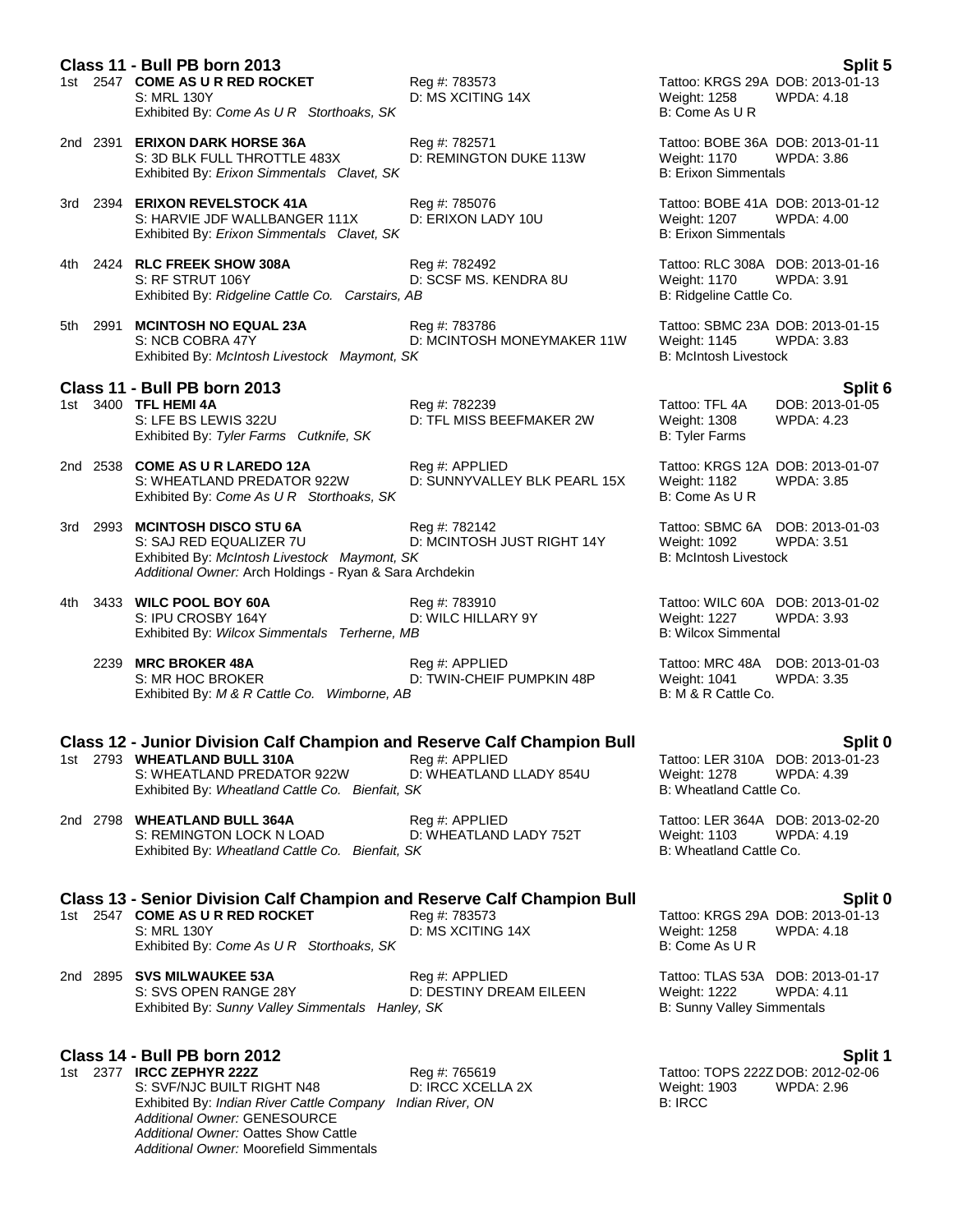2nd 2540 **MRL TO THE MAX 70Z** Reg #: 780349 Tattoo: MRL 70Z DOB: 2012-01-20 S: LFE BS LEWIS 322U D: MRL MISS 477W Weight: 1739 Exhibited By: *Come As U R Storthoaks, SK* B: McMillen Ranching Ltd *Additional Owner:* Curtis Simmentals

- 3rd 3291 **AJB BUCKMASTER 1Z** Reg #: PG775681 Tattoo: AJB 1Z DOB: 2012-01-14 S: LFE BLACK RIDGELINE 536W D: BLCC MISS FORCE 4X Weight: 1905 WPDA: 2.86<br>Exhibited By: Stewart Cattle Co. Russell, MB CCC MISS FORCE 4X B: AJB Simmentals Exhibited By: Stewart Cattle Co. Russell, MB
- 4th 2347 **M&S MR JACK DANIELS 15Z** Reg #: 767394 Tattoo: MZD 15Z DOB: 2012-01-28 S: BOUNDARY SENATOR 126W D: M&S MISS HOT DAMN 12T Weight: 1999 WPDA: 3.06 Exhibited By: *M & S Cattle Co. Streamstown, AB* B: M B: M&S CATTLE CO
- 5th 2388 **KECH/4E BANKROLL Z303** Reg #: 2654966 **Tattoo: Z303** DOB: 2012-03-20<br>S: MR HOC BROKER D: PATSDALE MARY Weight: 1652 WPDA: 2.75 Exhibited By: *Erickson, Shane Plaza, ND* B: Goeken Cattle Company

D: PATSDALE MARY

- 6th 2344 **DOWNEY 225Z** Reg #: 768171 Tattoo: DYAL 225Z DOB: 2012-01-17 Exhibited By: *Downey Farms Coulter, MB* B: Downey Farms Coulter, MB B: Downey Farms
	- 2233 **MRC BROKER 183Z** Reg #: 766270 Tattoo: MRC 183Z DOB: 2012-01-29 S: MR HOC BROKER D: LFE BS CROCUS 183W Weight: 0 WPDA: 0.00 Exhibited By: M & R Cattle Co. Wimborne, AB B: M & R Cattle Co. Exhibited By: M & R Cattle Co. Wimborne, AB

## **Class 15 - Junior Champion and Reserve Junior Champion Bull Split 0**

- S: SVF/NJC BUILT RIGHT N48 D: IRCC XCELLA 2X Weight: 1903 WPDA: 2.96<br>
Exhibited By: *Indian River Cattle Company Indian River*. ON B: IRCC B: IRCC Exhibited By: *Indian River Cattle Company Indian River, ON Additional Owner:* GENESOURCE *Additional Owner:* Oattes Show Cattle *Additional Owner:* Moorefield Simmentals
- 2nd 2540 **MRL TO THE MAX 70Z** Reg #: 780349 Tattoo: MRL 70Z DOB: 2012-01-20 S: LFE BS LEWIS 322U D: MRL MISS 477W Weight: 1739 WPD/<br>Exhibited By: *Come As U R Storthoaks, SK* B: McMillen Ranching Ltd Exhibited By: Come As U R Storthoaks, SK *Additional Owner:* Curtis Simmentals

- **Class 16 - Bull PB born 2011 Split 1** 1st 2177 **KBR BLACK BULL 132Y** S: WHEATLAND PREDATOR 922W D: KBR433P Weight: 2708 WPDA: 2.63<br>
Exhibited By: Tableland Cattle Co. Estevan, SK B: WEB: KBR Kattle Ko. Exhibited By: Tableland Cattle Co. Estevan, SK *Additional Owner:* KBR Kattle Ko.
- 2nd 3435 **IPU CROSBY 164Y** Reg #: 753368 Tattoo: IPU 164Y DOB: 2011-02-04 S: KOP CROSBY 137W D: IPU MS RED QUORUM 603S Weight: 2518 WPDA: 2.49 Exhibited By: *Wilcox Simmentals Terherne, MB* B: Labatte Simmentals *Additional Owner:* River Bank Simmentals

### 3rd 2345 **DOWNEY 103Y** Reg #: 747611 Tattoo: DYAL103Y DOB: 2011-01-19 S: WHEATLAND PREDATOR 922W D: JONESYS UNIQUE BEEF 5U Weight: 2518 WPDA: 2.45 Exhibited By: *Downey Farms Coulter, MB* B: Ryan Downey B: Ryan Downey

### **Class 17 - Senior Champion and Reserve Senior Champion Bull Split 0**

- 1st 2177 **KBR BLACK BULL 132Y** Reg #: 752028 Tattoo: KBR 132Y DOB: 2011-01-15 S: WHEATLAND PREDATOR 922W D: KBR433P Weight: 2708 WPDA: 2.63 Exhibited By: Tableland Cattle Co. Estevan, SK B: B: KBR Kattle Ko. *Additional Owner:* KBR Kattle Ko.
- 2nd 3435 **IPU CROSBY 164Y** Reg #: 753368 Tattoo: IPU 164Y DOB: 2011-02-04 D: IPU MS RED QUORUM 603S Weight: 2518 WF<br>
B: Labatte Simmentals Exhibited By: Wilcox Simmentals Terherne, MB *Additional Owner:* River Bank Simmentals

## **Class 18 - Grand Champion and Reserve Grand Champion Bull**<br>1st 2547 **COME AS U R RED ROCKET** Reg #: 783573 Tattoo: KRGS 29A DOB: 2013-01-13

1st 2547 **COME AS U R RED ROCKET** Reg #: 783573 Tattoo: KRGS 29A DOB: 2013-0<br>B: MRL 130Y S: MRL 130Y D: MS XCITING 14X Weight: 1258 WPDA: 4.18 S: MRL 130Y D: MS XCITING 14X Exhibited By: *Come As U R Storthoaks, SK* B: Come As U R

D: IPU 56U MISS LINER 48X Weight: 1925 WPDA: 2.90

1st 2377 **IRCC 2377 1st 2377 Tattoo: TOPS 2222 DOB: 2012-02-06**<br>1903 Tampo C. 236 Tattoo: TOPS 222Z DOB: 2012-02-06<br>2012 Weight: 1903 WPDA: 2.96